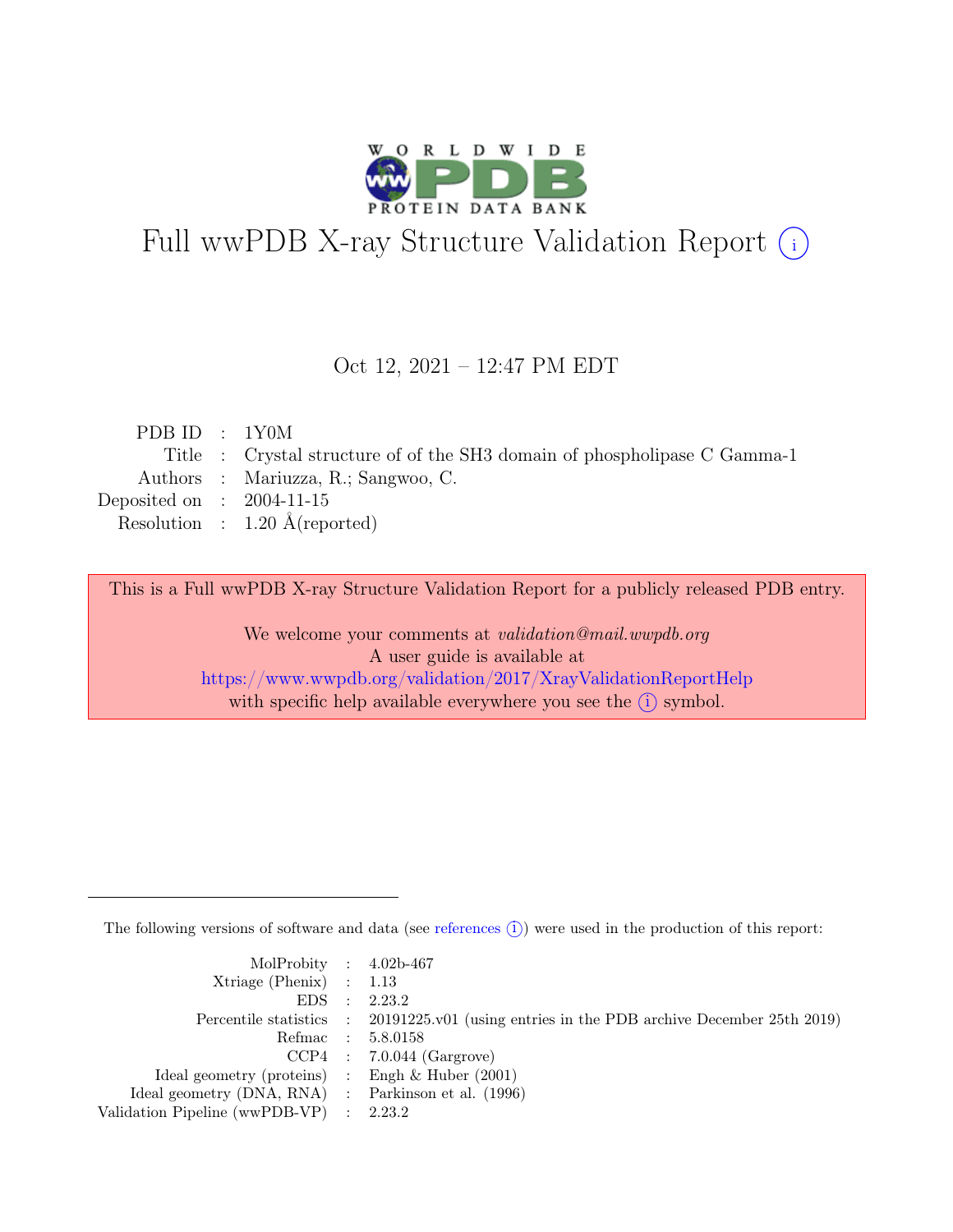# 1 Overall quality at a glance  $(i)$

The following experimental techniques were used to determine the structure: X-RAY DIFFRACTION

The reported resolution of this entry is 1.20 Å.

Percentile scores (ranging between 0-100) for global validation metrics of the entry are shown in the following graphic. The table shows the number of entries on which the scores are based.



| Metric                | Whole archive | Similar resolution                                           |  |  |
|-----------------------|---------------|--------------------------------------------------------------|--|--|
|                       | $(\#Entries)$ | $(\# \text{Entries}, \text{ resolution } \text{range}(\AA))$ |  |  |
| Clashscore            | 141614        | $1286(1.22-1.18)$                                            |  |  |
| Ramachandran outliers | 138981        | $1240(1.22-1.18)$                                            |  |  |
| Sidechain outliers    | 138945        | $1239(1.22-1.18)$                                            |  |  |
| RSRZ outliers         | 127900        | $1200(1.22-1.18)$                                            |  |  |

The table below summarises the geometric issues observed across the polymeric chains and their fit to the electron density. The red, orange, yellow and green segments of the lower bar indicate the fraction of residues that contain outliers for  $>=$  3, 2, 1 and 0 types of geometric quality criteria respectively. A grey segment represents the fraction of residues that are not modelled. The numeric value for each fraction is indicated below the corresponding segment, with a dot representing fractions <=5% The upper red bar (where present) indicates the fraction of residues that have poor fit to the electron density. The numeric value is given above the bar.

| Mol | $\sim$ 1<br>hoin<br>паш | Length                | Quality of chain |     |
|-----|-------------------------|-----------------------|------------------|-----|
|     |                         |                       | 5%               |     |
|     |                         | $\mathcal{C}$ 1<br>◡⊥ | 90%              | 10% |

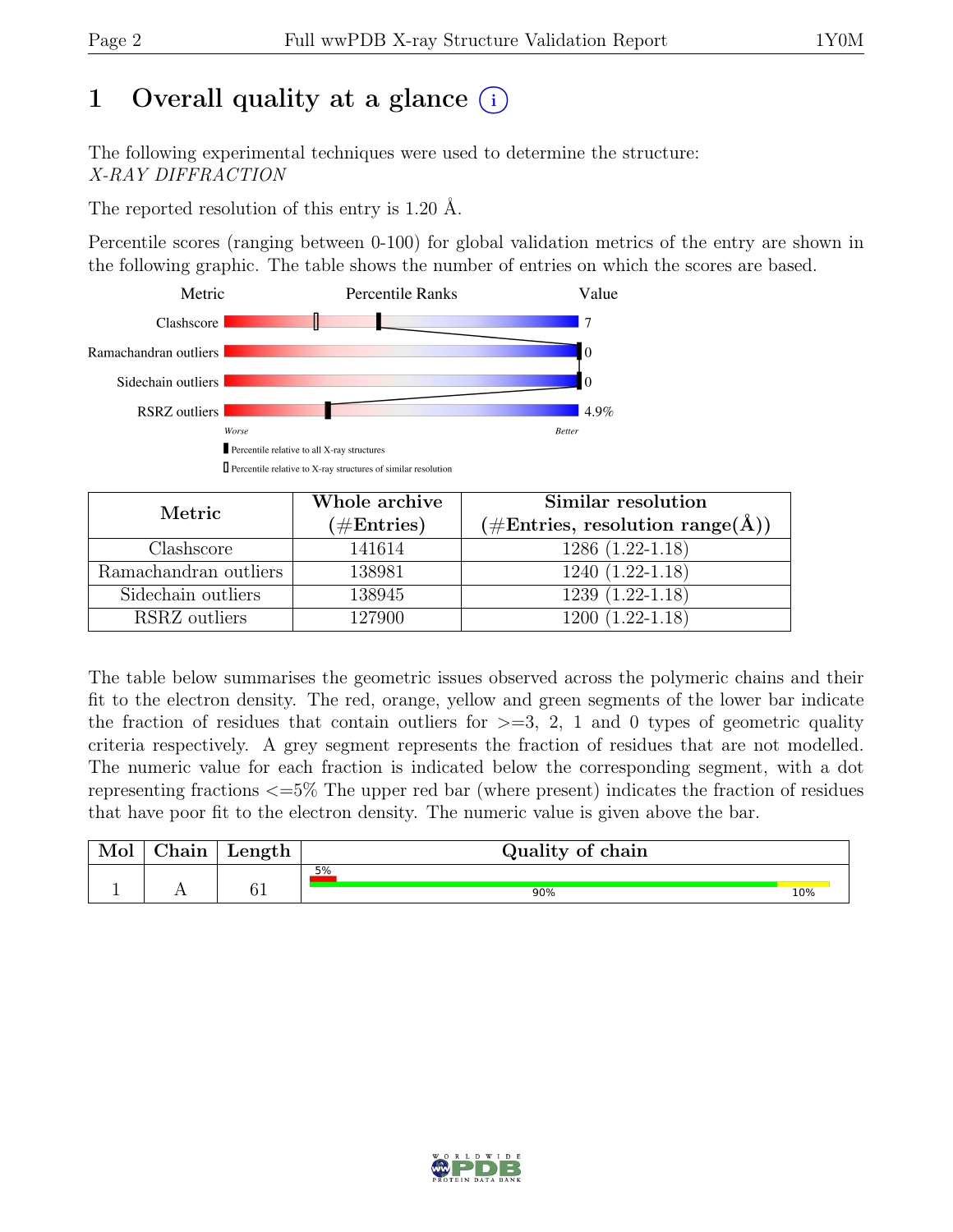# 2 Entry composition  $(i)$

There are 2 unique types of molecules in this entry. The entry contains 648 atoms, of which 0 are hydrogens and 0 are deuteriums.

In the tables below, the ZeroOcc column contains the number of atoms modelled with zero occupancy, the AltConf column contains the number of residues with at least one atom in alternate conformation and the Trace column contains the number of residues modelled with at most 2 atoms.

• Molecule 1 is a protein called 1-phosphatidylinositol-4,5-bisphosphate phosphodiesterase gamma 1.

| Mol | Chain Residues | Atoms                 |     |             | $ZeroOcc \mid AltConf \mid Trace$ |  |  |  |
|-----|----------------|-----------------------|-----|-------------|-----------------------------------|--|--|--|
|     | 61             | $_{\rm Total}$<br>526 | 338 | - N<br>- 87 | 100                               |  |  |  |

There is a discrepancy between the modelled and reference sequences:

| Chain |     | Residue   Modelled   Actual |                    | Comment                                   | Reference |
|-------|-----|-----------------------------|--------------------|-------------------------------------------|-----------|
|       | 794 | 3ER                         | $\gamma_{\rm{VC}}$ | $\alpha$ engineered mutation   UNP P10686 |           |

• Molecule 2 is water.

|  | Mol   Chain   Residues | <b>Atoms</b>                   | $ZeroOcc \mid AltConf$ |
|--|------------------------|--------------------------------|------------------------|
|  | 1 ດດ                   | $\text{Total}$<br>1 ດດ<br>1 ດດ |                        |

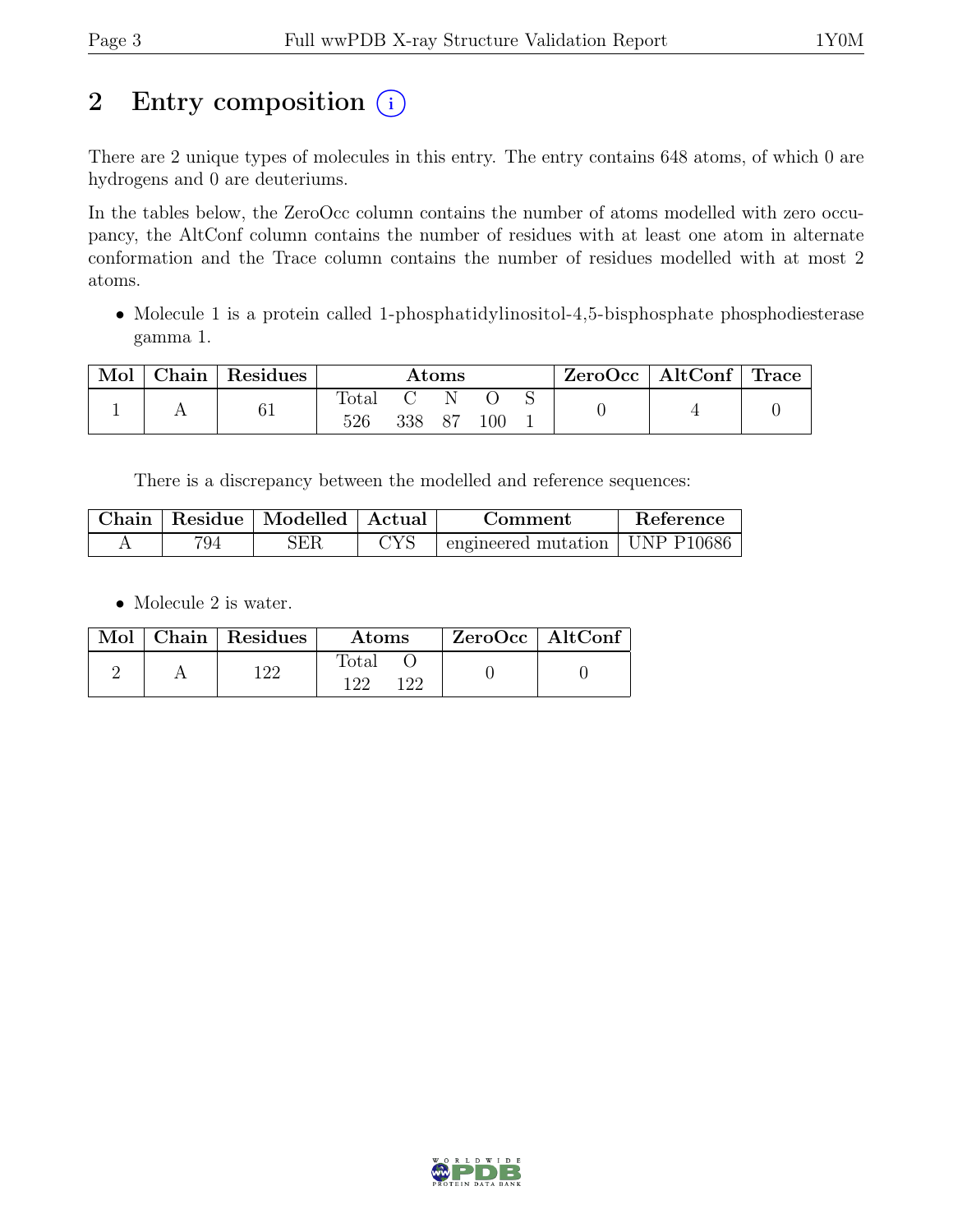# 3 Residue-property plots  $(i)$

These plots are drawn for all protein, RNA, DNA and oligosaccharide chains in the entry. The first graphic for a chain summarises the proportions of the various outlier classes displayed in the second graphic. The second graphic shows the sequence view annotated by issues in geometry and electron density. Residues are color-coded according to the number of geometric quality criteria for which they contain at least one outlier:  $green = 0$ , yellow  $= 1$ , orange  $= 2$  and red  $= 3$  or more. A red dot above a residue indicates a poor fit to the electron density (RSRZ > 2). Stretches of 2 or more consecutive residues without any outlier are shown as a green connector. Residues present in the sample, but not in the model, are shown in grey.

• Molecule 1: 1-phosphatidylinositol-4,5-bisphosphate phosphodiesterase gamma 1



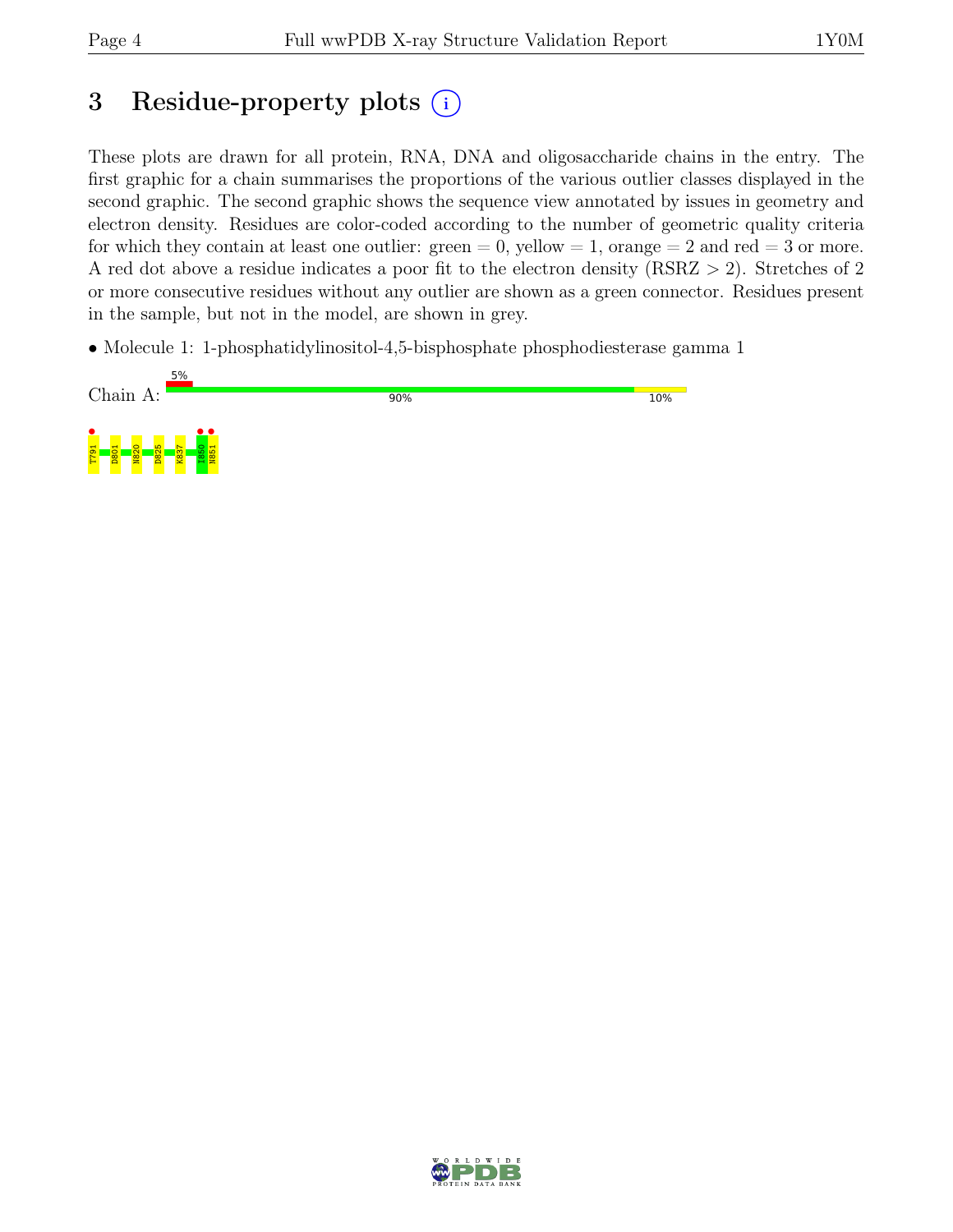## 4 Data and refinement statistics  $(i)$

| Property                                                             | Value                                            | <b>Source</b> |
|----------------------------------------------------------------------|--------------------------------------------------|---------------|
| Space group                                                          | P 1 21 1                                         | Depositor     |
| Cell constants                                                       | 28.75Å<br>$30.98\text{\AA}$<br>$29.75\text{\AA}$ |               |
| a, b, c, $\alpha$ , $\beta$ , $\gamma$                               | $92.12^\circ$<br>$90.00^\circ$<br>$90.00^\circ$  | Depositor     |
| Resolution $(A)$                                                     | $\overline{29.75 - 1.20}$                        | Depositor     |
|                                                                      | 30.98<br>$-1.20$                                 | <b>EDS</b>    |
| % Data completeness                                                  | $97.0(29.75-1.20)$                               | Depositor     |
| (in resolution range)                                                | $95.2(30.98-1.20)$                               | <b>EDS</b>    |
| $R_{merge}$                                                          | 0.08                                             | Depositor     |
| $\mathbf{R}_{sym}$                                                   | (Not available)                                  | Depositor     |
| $\langle I/\sigma(I) \rangle^{-1}$                                   | $5.78$ (at 1.20Å)                                | Xtriage       |
| Refinement program                                                   | <b>REFMAC</b>                                    | Depositor     |
| $R, R_{free}$                                                        | $\overline{0.1}51$<br>0.177<br>$\cdot$ ,         | Depositor     |
|                                                                      | (Not available)<br>0.153<br>$\sim$               | DCC           |
| $R_{free}$ test set                                                  | No test flags present.                           | wwPDB-VP      |
| Wilson B-factor $(A^2)$                                              | 9.5                                              | Xtriage       |
| Anisotropy                                                           | 0.437                                            | Xtriage       |
| Bulk solvent $k_{sol}(e/\mathring{A}^3)$ , $B_{sol}(\mathring{A}^2)$ | 0.39, 42.1                                       | <b>EDS</b>    |
| L-test for twinning <sup>2</sup>                                     | $< L >$ = 0.48, $\langle L^2 \rangle$ = 0.31     | Xtriage       |
|                                                                      | $\overline{0.012}$ for l,k,-h                    |               |
| Estimated twinning fraction                                          | $0.045$ for $h,-k,-l$                            | Xtriage       |
|                                                                      | $0.025$ for $1, -k, h$                           |               |
| $F_o, F_c$ correlation                                               | 0.97                                             | <b>EDS</b>    |
| Total number of atoms                                                | 648                                              | wwPDB-VP      |
| Average B, all atoms $(A^2)$                                         | $13.0\,$                                         | wwPDB-VP      |

Xtriage's analysis on translational NCS is as follows: The largest off-origin peak in the Patterson function is 13.92% of the height of the origin peak. No significant pseudotranslation is detected.

<sup>&</sup>lt;sup>2</sup>Theoretical values of  $\langle |L| \rangle$ ,  $\langle L^2 \rangle$  for acentric reflections are 0.5, 0.333 respectively for untwinned datasets, and 0.375, 0.2 for perfectly twinned datasets.



<span id="page-4-1"></span><span id="page-4-0"></span><sup>1</sup> Intensities estimated from amplitudes.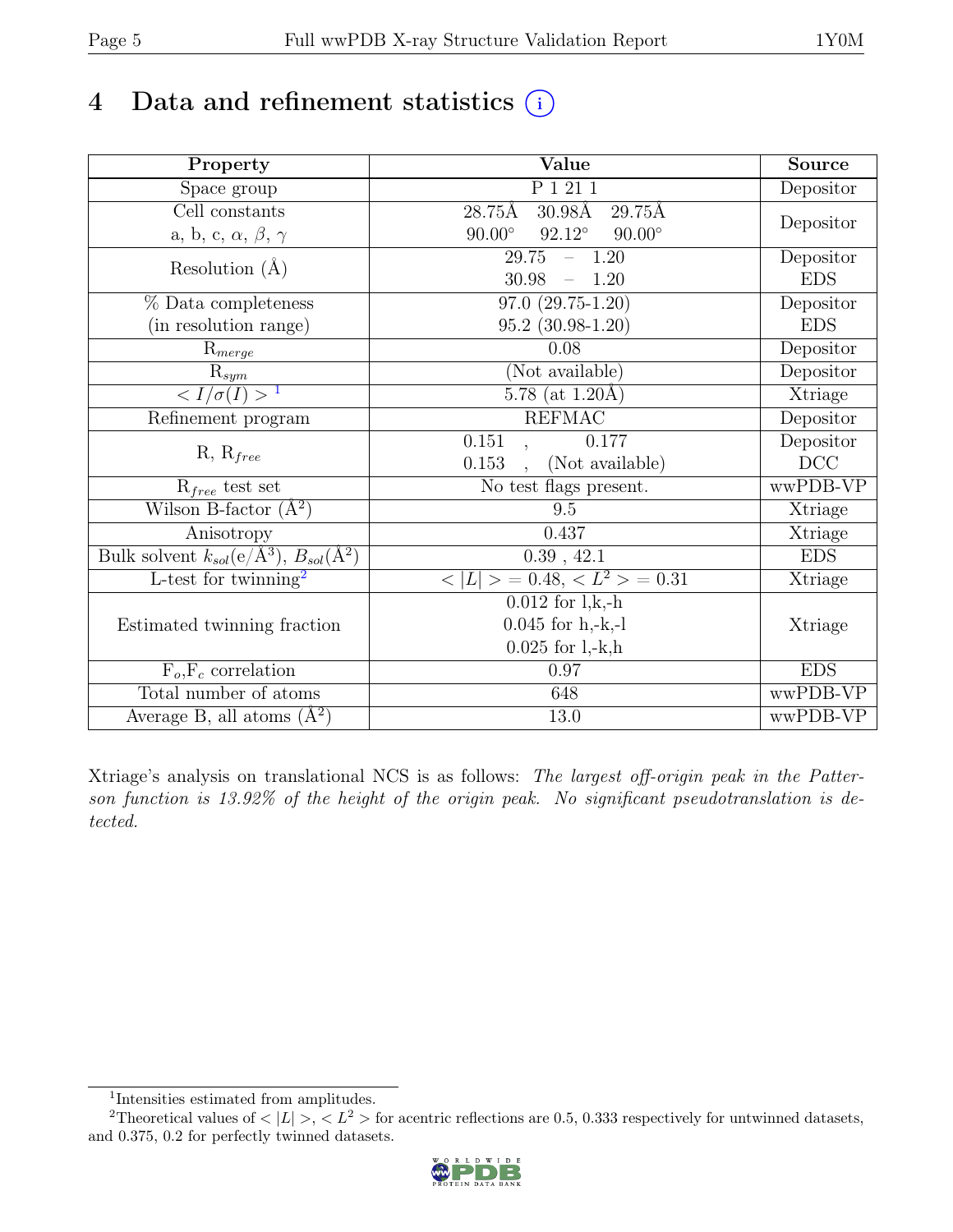# 5 Model quality  $(i)$

## 5.1 Standard geometry  $(i)$

The Z score for a bond length (or angle) is the number of standard deviations the observed value is removed from the expected value. A bond length (or angle) with  $|Z| > 5$  is considered an outlier worth inspection. RMSZ is the root-mean-square of all Z scores of the bond lengths (or angles).

| Mol | ' Chain |          | Bond lengths    | Bond angles |                   |  |
|-----|---------|----------|-----------------|-------------|-------------------|--|
|     |         |          | RMSZ $ #Z  > 5$ | RMSZ        | # $ Z  > 5$       |  |
|     |         | $0.45\,$ | 0/555           | 0.83        | $3/743$ $(0.4\%)$ |  |

There are no bond length outliers.

All (3) bond angle outliers are listed below:

| Mol | Chain | $\operatorname{Res}% \left( \mathcal{N}\right) \equiv\operatorname*{Res}\left( \mathcal{N}\right)$ | Type           | Atoms       |      | $\Theta$ Observed $({}^o)$ | Ideal(°) |
|-----|-------|----------------------------------------------------------------------------------------------------|----------------|-------------|------|----------------------------|----------|
|     |       | 801                                                                                                | ΔSΡ            | $CB-CG-OD2$ | 6.33 | 124.00                     | 118.30   |
|     |       | 825[A]                                                                                             | $\triangle$ SP | $CB-CG-OD2$ | 5.27 | 123.04                     | 118.30   |
|     |       | 825[B]                                                                                             | ASP            | $CB-CG-OD2$ | 5.27 | 123.04                     | 118.30   |

There are no chirality outliers.

There are no planarity outliers.

### 5.2 Too-close contacts  $(i)$

In the following table, the Non-H and H(model) columns list the number of non-hydrogen atoms and hydrogen atoms in the chain respectively. The H(added) column lists the number of hydrogen atoms added and optimized by MolProbity. The Clashes column lists the number of clashes within the asymmetric unit, whereas Symm-Clashes lists symmetry-related clashes.

| Mol |     |  | Chain   Non-H   H(model)   H(added)   Clashes   Symm-Clashes |
|-----|-----|--|--------------------------------------------------------------|
|     |     |  |                                                              |
|     |     |  |                                                              |
|     | 348 |  |                                                              |

The all-atom clashscore is defined as the number of clashes found per 1000 atoms (including hydrogen atoms). The all-atom clashscore for this structure is 7.

All (7) close contacts within the same asymmetric unit are listed below, sorted by their clash magnitude.

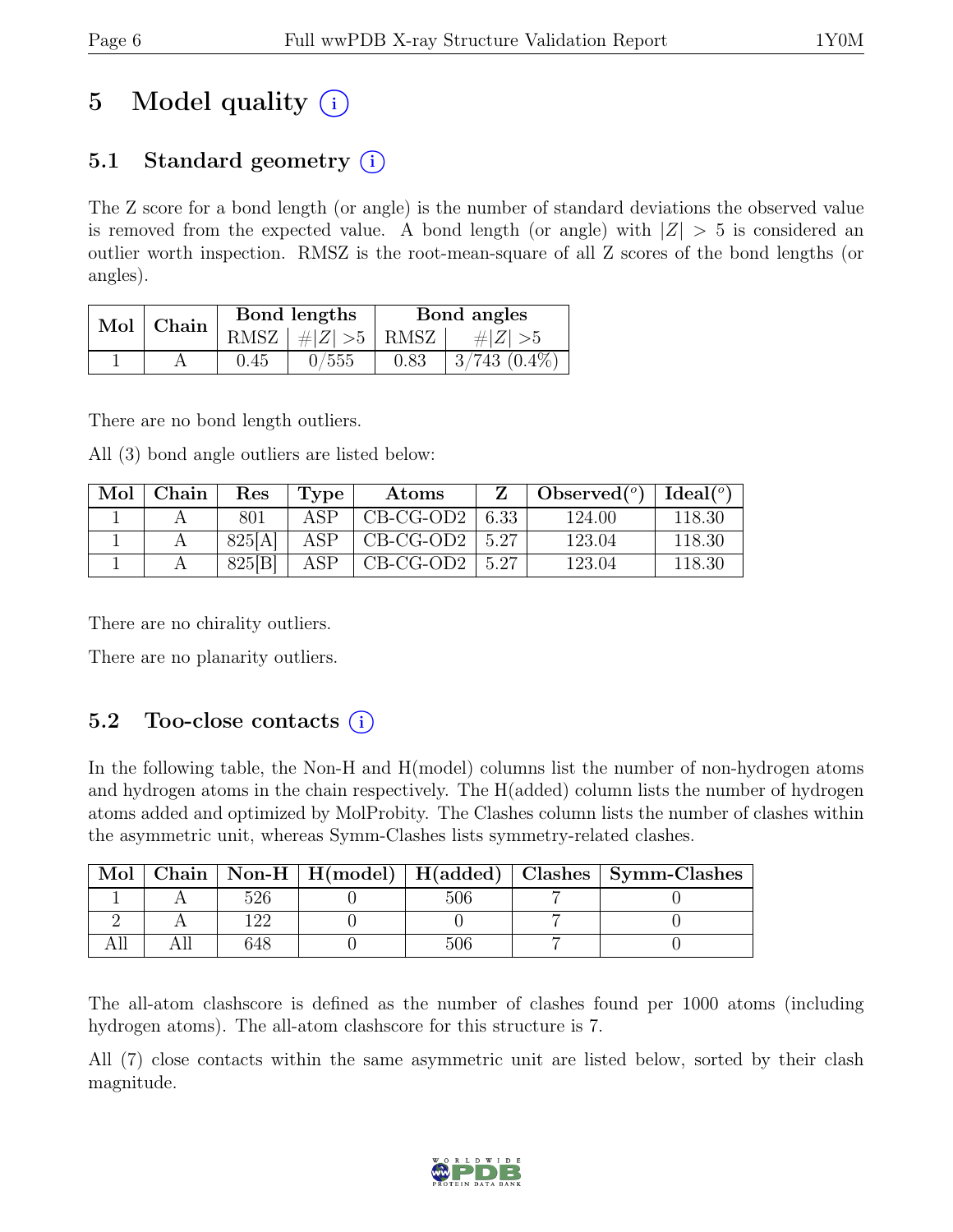| Atom-1             | Atom-2          | Interatomic<br>distance $(\AA)$ | Clash<br>overlap $(\AA)$ |
|--------------------|-----------------|---------------------------------|--------------------------|
| 1:A:820[B]:ASN:ND2 | 2: A:88: HOH:O  | 1.92                            | 0.96                     |
| 1:A:820[A]:ASN:ND2 | 2:A:42:HOH:O    | 2.01                            | 0.90                     |
| 1:A:851:ASN:ND2    | 2: A:87: HOH:O  | 2.15                            | 0.79                     |
| 1:A:791:THR:HG21   | 2:A:121:HOH:O   | 1.95                            | 0.67                     |
| 1:A:791:THR:OG1    | 2:A:75:HOH:O    | 2.18                            | 0.56                     |
| 1:A:837[A]:LYS:HE2 | 2:A:24:HOH:O    | 2.07                            | 0.54                     |
| 1:A:837[A]:LYS:CE  | 2: A:122: HOH:O | 2.59                            | 0.50                     |

There are no symmetry-related clashes.

### 5.3 Torsion angles  $(i)$

#### 5.3.1 Protein backbone (i)

In the following table, the Percentiles column shows the percent Ramachandran outliers of the chain as a percentile score with respect to all X-ray entries followed by that with respect to entries of similar resolution.

The Analysed column shows the number of residues for which the backbone conformation was analysed, and the total number of residues.

|  | Mol   Chain   Analysed   Favoured   Allowed   Outliers   Percentiles |  |                             |  |
|--|----------------------------------------------------------------------|--|-----------------------------|--|
|  | $\mid 63/61 \; (103\%) \mid 61 \; (97\%) \mid 2 \; (3\%)$            |  | $\boxed{100}$ $\boxed{100}$ |  |

There are no Ramachandran outliers to report.

#### 5.3.2 Protein sidechains (i)

In the following table, the Percentiles column shows the percent sidechain outliers of the chain as a percentile score with respect to all X-ray entries followed by that with respect to entries of similar resolution.

The Analysed column shows the number of residues for which the sidechain conformation was analysed, and the total number of residues.

|  | Mol   Chain   Analysed   Rotameric   Outliers   Percentiles |  |                                                          |  |
|--|-------------------------------------------------------------|--|----------------------------------------------------------|--|
|  | $\mid 56/52 \; (108\%) \mid 56 \; (100\%)$                  |  | $\begin{array}{ c c c }\n\hline\n100 & 100\n\end{array}$ |  |

There are no protein residues with a non-rotameric sidechain to report.

Sometimes sidechains can be flipped to improve hydrogen bonding and reduce clashes. There are no such sidechains identified.

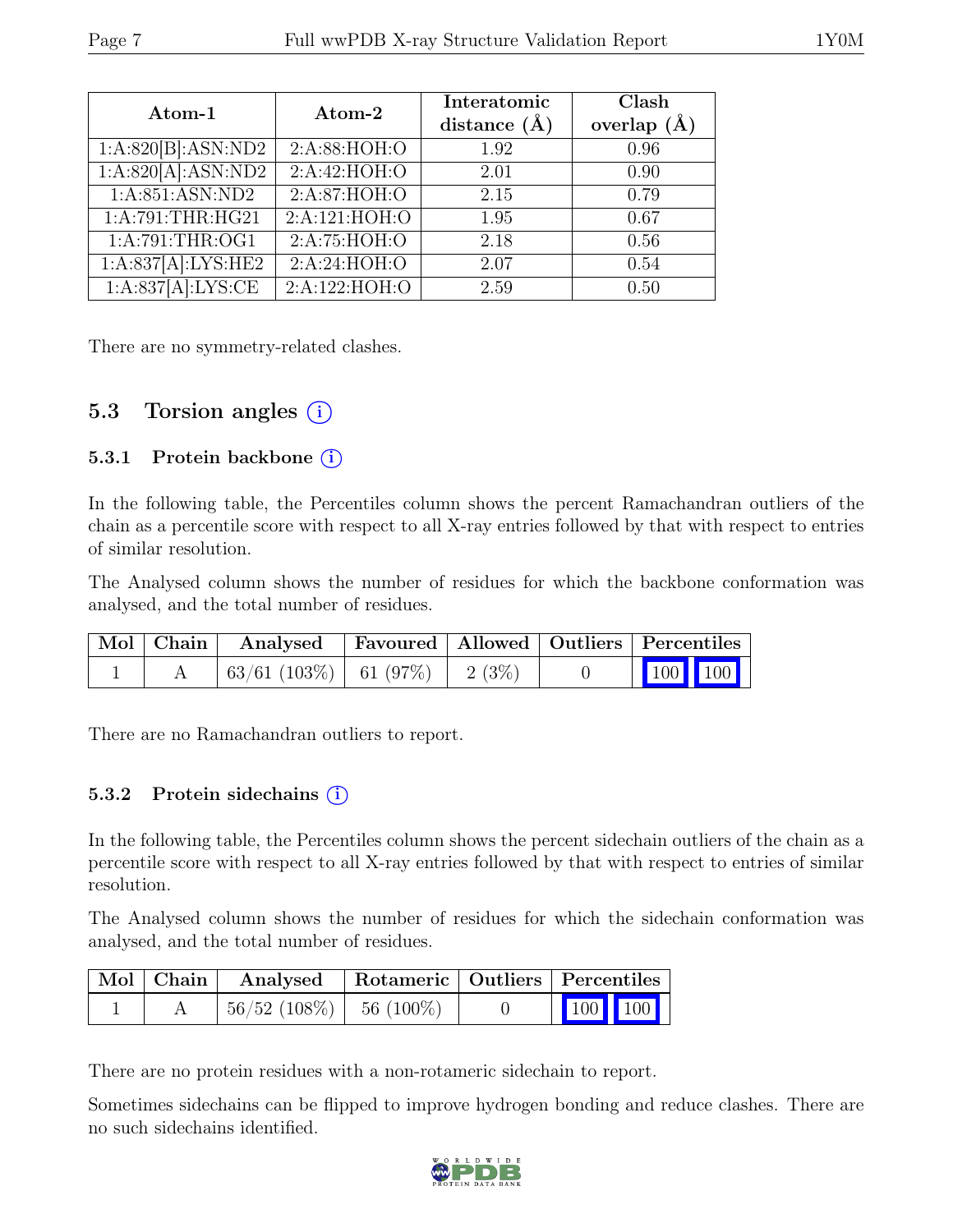#### 5.3.3 RNA  $(i)$

There are no RNA molecules in this entry.

#### 5.4 Non-standard residues in protein, DNA, RNA chains  $(i)$

There are no non-standard protein/DNA/RNA residues in this entry.

#### 5.5 Carbohydrates  $(i)$

There are no monosaccharides in this entry.

#### 5.6 Ligand geometry  $(i)$

There are no ligands in this entry.

#### 5.7 Other polymers  $(i)$

There are no such residues in this entry.

### 5.8 Polymer linkage issues  $(i)$

There are no chain breaks in this entry.